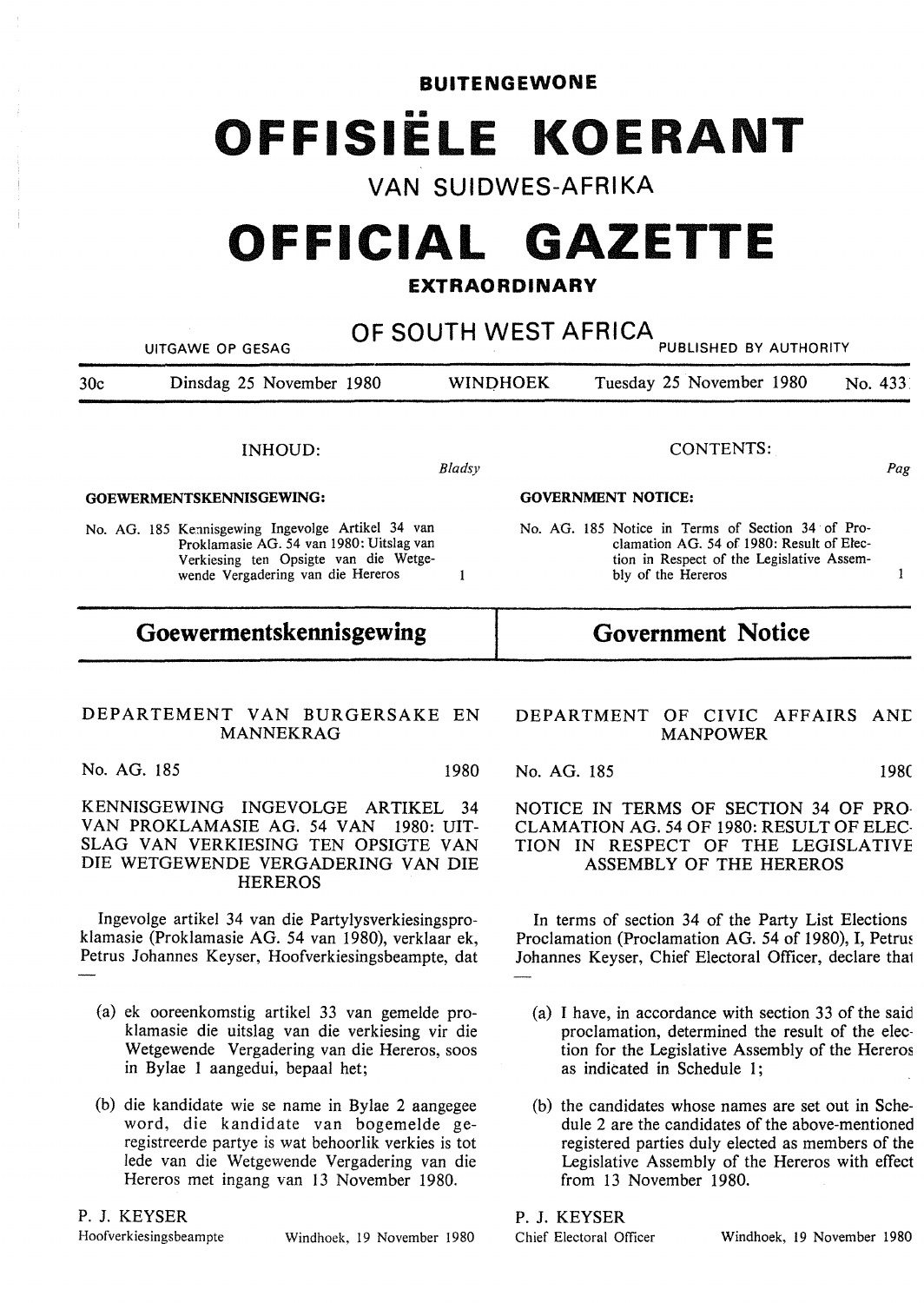### BYLAE 1

WETGEWENDE VERGADERING VAN DIE **HEREROS** 

- ( 1) Totale getal stemme getel 21 480
- (2) Kwota 614
- (3) Die aantal stemme op die geregistreerde partye uitgebring is soos volg:
	- (i) National Unity Democratic Organization 21 036
	- (ii) Nudo Progressive Party of Namibia 444
- (4) Die aantal kandidate van bogemelde geregistreerde partye wat tot behoorlik verkose lede van die Wetgewende Vergadering van die Hereros verklaar moet word, is soos volg:

National Unity Democratic Organization

34

Nudo Progressive Party of Namibia

1

### BYLAE 2

## NAME VAN VERKOSE KANDIDATE

*National Unity Democratic Organization* 

- 1. Ferdinand Ripuree Meroro
- 2. Gideon Heinrich Kaumbi
- 3. Christoph Tijikundisa
- 4. Gottlob Hengombe Mbaukua
- 5. Lucius Kozosi
- 6. Erastus Tjejamba
- 7. Stefanus Tjozongoro
- 8. Eliakim Goerge Kaambo
- 9. Siegfried Kahiha
- 10. Festus Kamburona

## SCHEDULE 1

# LEGISLATIVE ASSEMBLY OF THE HEREROS

- (1) Total number of votes counted 21 480
- (2) Quota 614
- (3) The number of votes polled for the registered parties is as follows:
	- (i) National Unity Democratic Organization 21 036
	- (ii) Nudo Progressive Party of Namibia 444
- (4) The number of candidates of the abovementioned registered parties that must be declared duly elected members of the Legislative Assembly of the Hereros, are as follows:

National Unity Democratic **Organization** 

34

Nudo Progressive Party of Namibia

1

#### SCHEDULE 2

## NAMES OF ELECTED CANDIDATES

*National Unity Democratic Organization* 

- 1. Ferdinand Ripuree Meroro
- 2. Gideon Heinrich Kaumbi
- 3. Christoph Tijikundisa
- 4. Gottlob Hengombe Mbaukua
- 5. Lucius Kozosi
- 6. Erastus Tjejamba
- 7. Stefanus Tjozongoro
- 8. Eliakim Goerge Kaambo
- 9. Siegfried Kahiha
- 10. Festus Kamburona